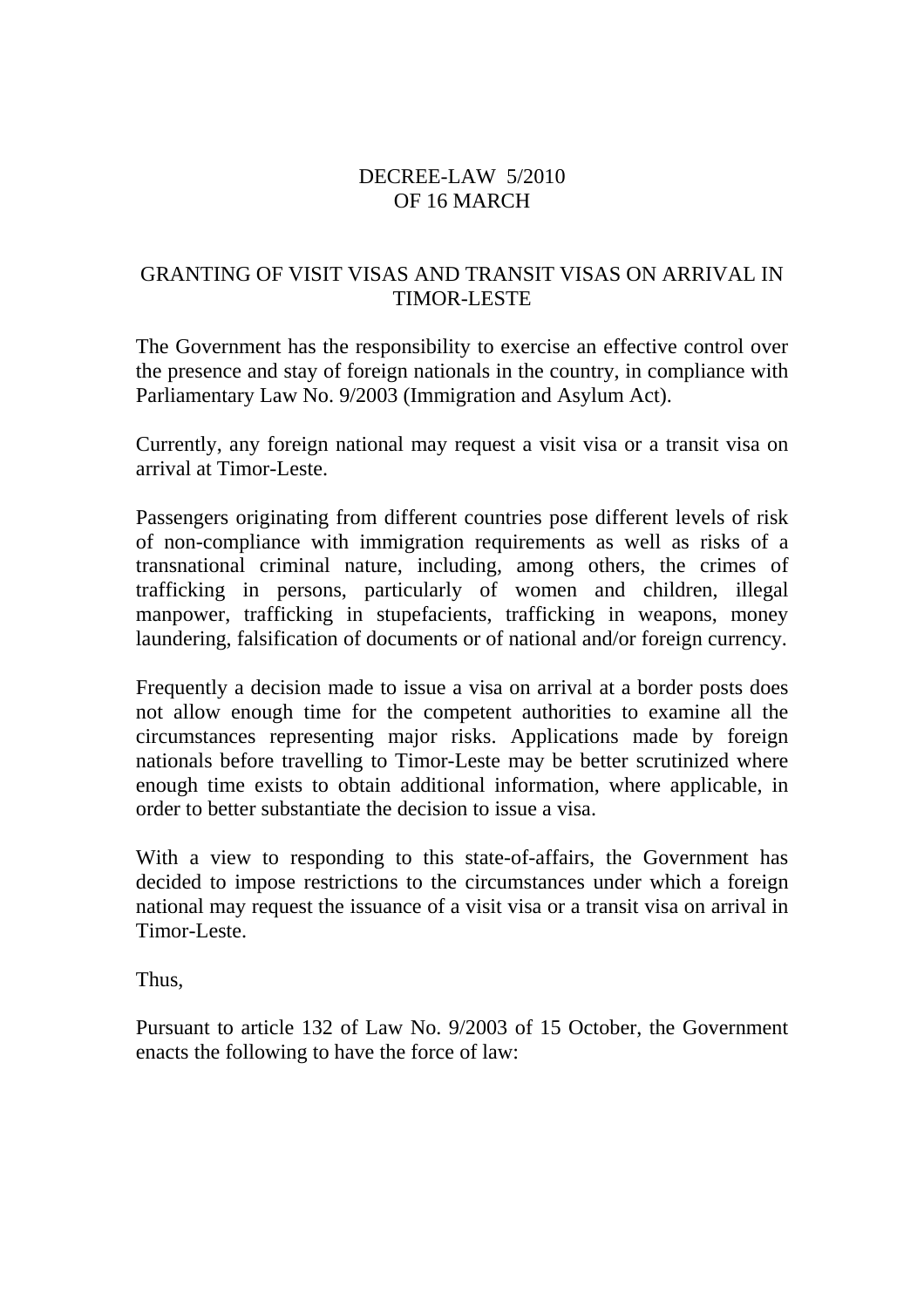## **Article 1 Nature and scope**

This Decree-Law shall impose restrictions on the issuance of visit visas and transit visas on arrival in Timor-Leste, taking into consideration the port of arrival and/or the nationality of the traveler.

### **Article 2 Arrival at land border control posts**

1. Only Indonesian nationals and nationals from countries with which Timor-Leste has established specific agreements to this effect shall be able to request visit visas (Class I Common Visas) or Transit Visas (Class II Common Visas) from land border control posts on their arrival in Timor-Leste.

2. Any other foreign passenger wishing to enter Timor-Leste shall have to hold a visa obtained prior to arriving at the border control post.

# **Article 3 Arrival at international airports and ports**

1. Foreign visitors and passengers in transit at international airports and ports holding a passport issued by an authorised country pursuant to article 4 of this decree-law may request visit visas (Class I Common Visas) or transit visas (Class II Common Visas) on their arrival in Timor-Leste.

2. Any other foreign visitors and passengers in transit who are not nationals of an authorized country pursuant to article 4 of this decree-law shall not be able to travel into Timor-Leste, except where they are the holders of a visa obtained prior to arriving in Timor-Leste.

## **Article 4 Authorised countries**

1. The Secretary of State for Security, upon consultation with the Minister for Foreign Affairs, shall establish the list of authorised countries whose nationals may request Visit Visas (Class I Common Visas) or Transit Visas (Class II Common Visas) on arrival at international airports and ports.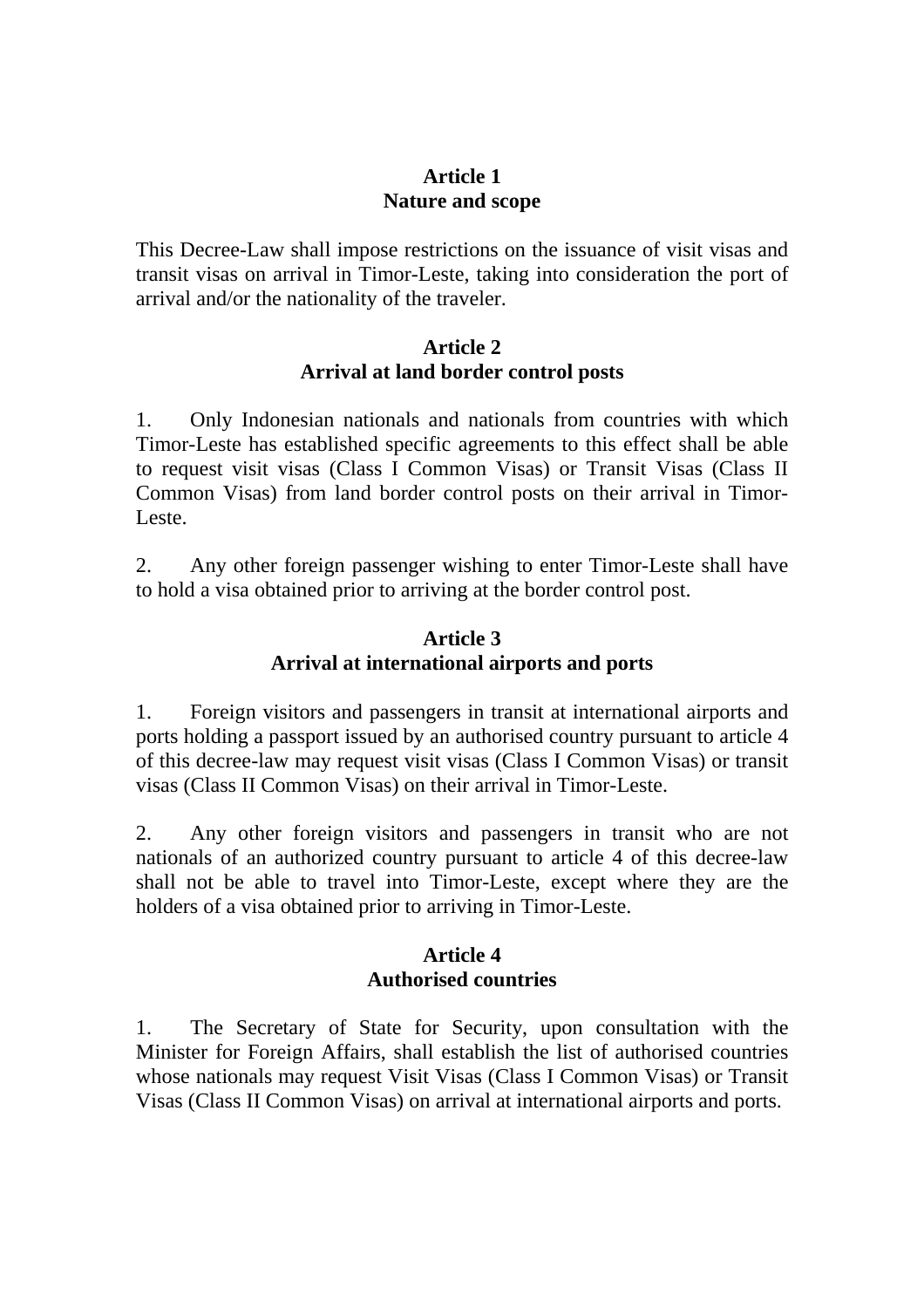2. When listing the countries to be included in the list of authorised countries, the Secretary of State for Security shall take into account the threats to national and external security, the risk of non-compliance with the Immigration Act, other international laws or conventions of which Timor-Leste is a party, as well as the interests of the external relations of Timor-Leste.

3. Whenever deemed necessary, the Secretary of State for Security may amend the list of authorised countries following a consultation with the Minister for Foreign Affairs.

4. The list of authorised countries provided for in this article shall be published by Government Resolution.

# **Article 5 Transitional provisions**

The current procedures for granting visas at border control posts shall continue to be in force pursuant to transitional provisions until the date for its effective implementation is published by Order of the Government member responsible for the area of migration.

### **Article 6 Revocatory norm**

Any previous legislation that is contrary to the spirit and letter of this Decree-Law is hereby revoked.

### **Article 7 Entry into power**

This Decree-Law shall enter into force on the day immediately after its publication in the Official Gazette.

Approved by the Council of Ministers on 3 February 2010.

The Prime Minister,